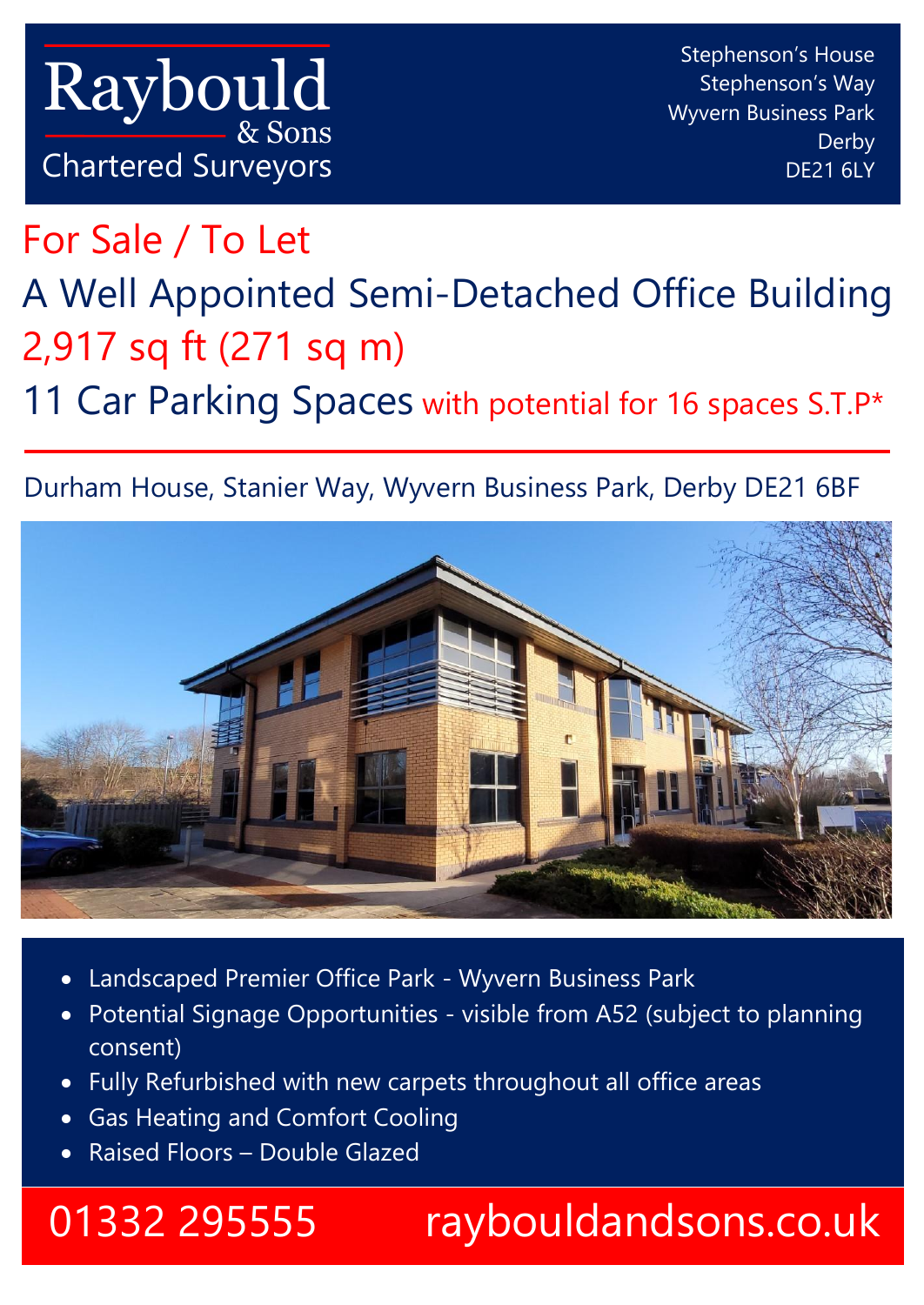**Background: Durham House** is a well-appointed semidetached office building on the Wyvern Business Park, Derby's dedicated office park.

The offices, built in 2003 by William Davis, together with a private car park, are available to rent by way of a new lease.

**Location:** The Wyvern Business Park is an established and highly successful dedicated premier office park located 2 miles east of Derby City Centre, situated next to the Wyvern Retail Park (Sainsbury's etc).

The Business Park itself extends to approximately 13 acres- comprising some 330,000 sq ft of offices and a Premier Travel Hotel.

**Swift Access to the A52:** The Wyvern Business Park benefits from easy access onto the A52 and provides dual-carriageway links (north, south, east, west) to the Derby Ring Road, the M1, A50, A6, A38, M42 and the East Midlands Airport.

**Companies on The Park:** The Wyvern Business Park has always attracted international and regional companies including: Flatirons Solutions, Xuper, Assystem, Boulting Group, Capita Plc, Dains Accountants, Dermalogica, Fast React (part of Coats Global Services), Four04, HM Government regional offices, Keir Group, Motorpoint Plc (Head Office), P Ducker Systems, Steris, Workchain, Mediholdings Limited and Premier **Healthcare** 

**Local firms include:** Altius, Create Financial Management, Cirrus, Dorians Solicitors, Franklands, Marpal, Raybould & Sons, Shapcotts Accountants,and Shevill Parkes,

**Public Transport:** A regular bus service operates from Derby City Centre to the Wyvern Business Park approximately every 30 minutes during the working week with stops at:- Derby Mainline station, Pride Park "Park & Ride" facility and Wyvern Business Park.

Journey time by bus to The Wyvern is approximately 10 mins from the City Centre and bus stops are located on Stanier Way, close to the property.

**Local Facilities:** The Wyvern Retail Park is located adjacent the Wyvern Business Park, within a few minutes' walk, where occupiers include:-

- Sainsburys supermarket and petrol station, Boots, Halfords Autocentre, Homebase, Home Bargains, and Next.
- Local places to eat include Costa Coffee, MacDonald's Pizza Hut, Seven Restaurant, Starbucks, and Subway.
- Leisure facilities include 'Orangetheory Fitness' David Lloyd Fitness Centre, JJB's and Virgin Health Club.
- A 110x bedroom Premier Travel Inn on the Wyvern Business Park (there are other hotels also in the vicinity).

**Accommodation:** The two-storey self-contained semi-detached office building comprises

**On the Ground Floor –** Entrance hall, disabled WC, attractive reception, kitchen, waiting room leading to Boardroom and mainly open plan office area.

**On the First Floor -** Open plan offices with two separate manager's offices, and a Server room, two further WCs

A feature of the first floor is a floor to ceiling bay window to the front and two large corner windows.

| <b>Ground Floor</b>                           | 1,389 sq ft $(129 \text{ sq m})$ |  |
|-----------------------------------------------|----------------------------------|--|
| <b>First Floor</b>                            | 1,528 sq ft $(142 \text{ sq m})$ |  |
| Total Floor Area (NIA) 2,917 SQ FT (271 SQ M) |                                  |  |

**Heating and Air Conditioning:** Heating is provided by gas-fired boiler and radiators. Cooling provided by air conditioning units.

**Raised Floors:** The floors are raised to accommodate floor boxes throughout – containing data cabling points, telephone points and power points.

**Car Parking:** 11 spaces are included.

\*There is a designated grassed area of land within the site which, subject to planning, would provide 5 more spaces making 16 in total as originally planned.

**Potential for Promotion to A52:** The property adjoins the A52 slip road which provides the opportunity (subject to planning) for external signage to the rear elevation for promotional purposes.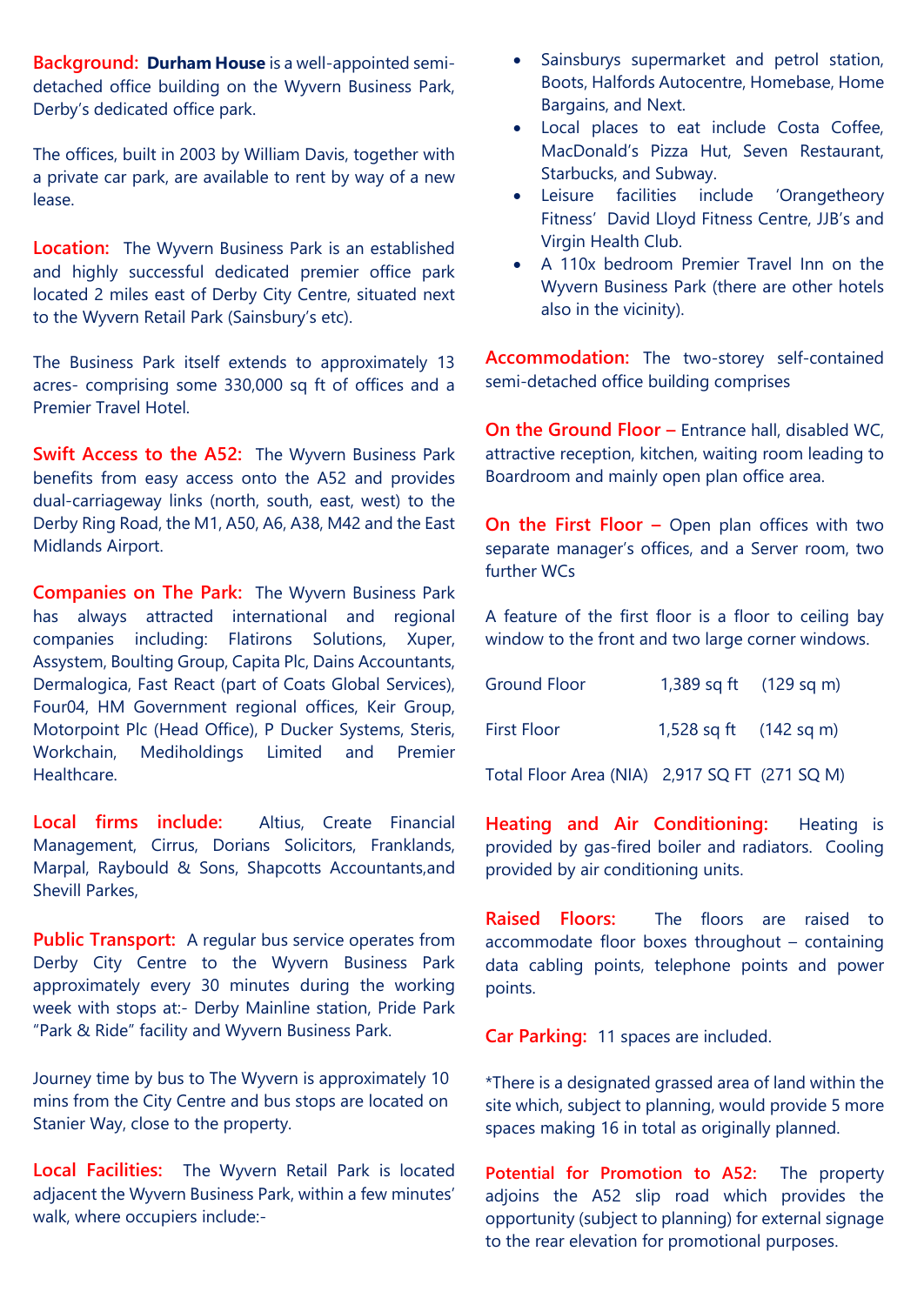**Services:** All mains services are available and connected.

**Nominal Service Charge:** A nominal service charge is levied by a management company in respect of maintaining the immediate landscaping, paved entrance areas, car park and barriers.

### **VAT**

VAT will be charged at the prevailing rate.

### **Energy Performance Certificate**



<sup>.&</sup>lt;br>Properties are also given a score. The larger the number, the more carbon dioxide (CO2) your property is likely to emi

### **Rating Information:**

**Description:** Offices and Premises **Rateable Value**: £29,500

**This is not what you will pay.** 

Interested parties should however rely on their own investigations as to the rates liability - Derby City Council [\(businessrates@derby.gcsx.gov.uk\)](mailto:businessrates@derby.gcsx.gov.uk).

**Lease Terms:** The property is available on new lease terms to be agreed.

**Rent:** £32,500 per annum plus vat or

**Freehold Sale:** Guide Price £475,000

**VAT:** VAT will be charged at the standard rate.

**Floor Plans:** Floor plans are available upon request.

**Viewing:** All viewings to be strictly by prior appointment through the sole selling agents, Raybould & Sons – (Trevor Raybould)

**Contact:** Trevor Raybould

**Tel:** 01332 295555

Email: [trevor@raybouldandsons.co.uk](mailto:trevor@raybouldandsons.co.uk)